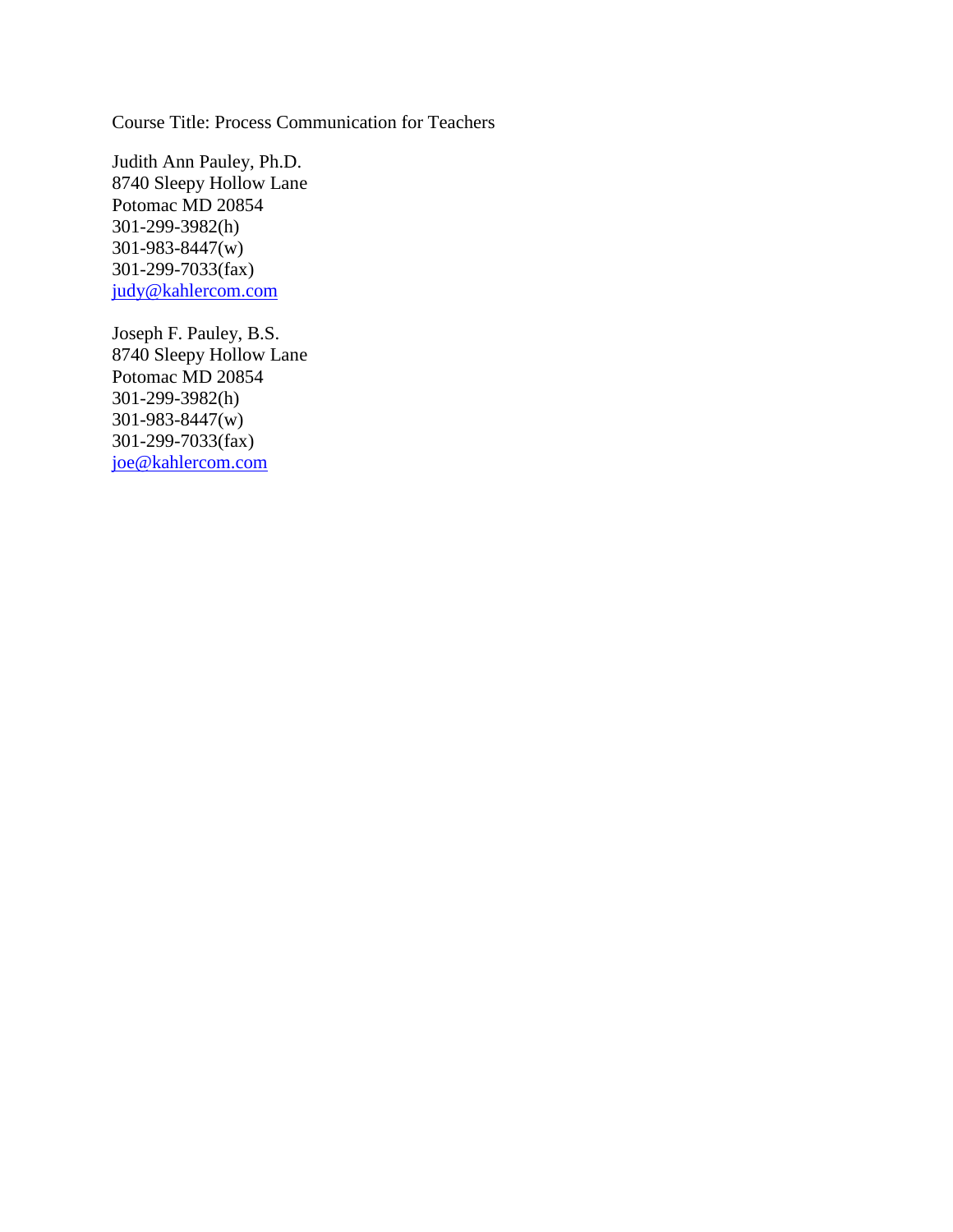#### **COURSE OUTLINE FOR PROCESS COMMUNICATION FOR TEACHERS**

Course Title: **PROCESS COMMUNICATION FOR TEACHERS** Number of Credits: 3 Number of Hours: 40 plus 5 hours of practical project work Course Instructors: Dr. Judith Ann Pauley, Mr. Joseph Pauley

#### **COURSE DESCRIPTION**:

This course is designed to teach educators, counselors, supervisors, and school support staff how to communicate with and motivate individuals so they can work more effectively with others. The concepts are applicable for teachers to use in the classroom to individualize instruction so that they reach and teach every student more effectively. The model is particularly useful for those concerned with students who display at risk and disruptive behaviors and for all educators and support staff who work on teams with other staff members.

The internationally recognized, research based concepts of the Process Communication Model developed by Dr. Taibi Kahler, a clinical psychologist in Little Rock, Arkansas, will be the foundation of the instruction. Participants will learn various ways of communicating with and motivating others as well as strategies for dealing with people in distress. They will discuss how to individualize motivation and will develop and practice methods of interacting so as to reach all stakeholders.

#### **COURSE OBJECTIVES**:

At the completion of this course participants will be able to:

- I Articulate how effective communication impacts human relations, collegiality, and student success.
- II Apply knowledge about individual personality and learning styles to better understand the work preferences and needs of diverse students and group members.
	- A Identify six basic personality types
	- B Identify the learning styles of each of the six types
	- C Identify the motivational needs of each of the six types
	- D Identify the environmental preferences of each of the six types
- III Apply knowledge of the strengths and distress behaviors of students and colleagues to increase student academic achievement and student and teacher satisfaction.
	- A Identify the strengths of each of the six personality types
	- B Identify the distress sequences of the six personality types
	- C Identify symptoms of first degree distress of the six personality types
	- D Identify the failure mechanisms of the six personality types
- IV Initiate and respond to the communication of students and teachers by effectively matching them in their particular preferred mode of communication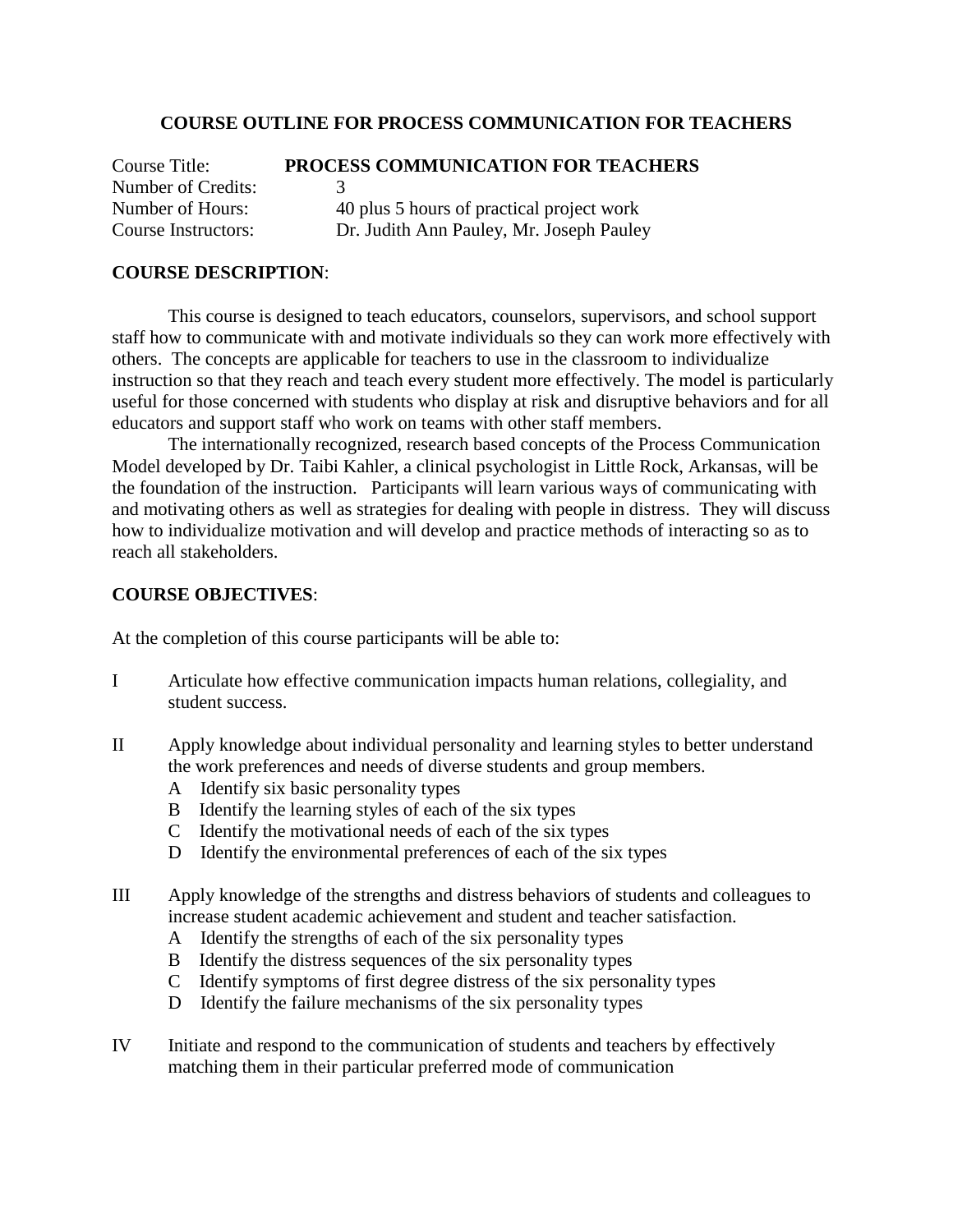A Identify and be able to use the five channels of communication

B Identify and be able to shift to the other person's frame of reference and preferred channel of communication

- V Address specific individual motivational needs
	- A Identify eight motivational needs
	- B Understand the motivational needs of each of the six personality types
	- C Motivate each of the six personality types appropriately
- VI Use strategies to help teachers work effectively with students and colleagues of diverse cultures and backgrounds
- VII Use strategies to deal with conflict and challenging behaviors A Identify causes of conflict between teachers and students, between student and student, between teachers and parents, and between colleagues
	- B Develop strategies to invite people out of distress
	- C Use these strategies to resolve conflict with each of the six personality types
- VIII Articulate the settings in which these skills may be applied

## **COURSE OUTLINE AND SCHEDULE**:

| Session | Topic                                                                                                                     | Reading Assignment                                                                                            |
|---------|---------------------------------------------------------------------------------------------------------------------------|---------------------------------------------------------------------------------------------------------------|
| 1(8hrs) | The Individual First - How<br>They Learn and How To<br>Reach Them                                                         | "Process Teaching" Chapters 1, 2, 3, 5 and 6<br>"Here's How to Reach Me." Chapters 1-3                        |
| 2(8hrs) | Communicating With and<br><b>Motivating Others</b>                                                                        | "Process Teaching" Chapters 4 and 7<br>"Here's How to Reach Me" Chapters 4-7                                  |
| 3(8hrs) | How People Interact;<br>People in Distress                                                                                | "Process Teaching" Chapters 8 and 9<br>"Here's How to Reach Me" Chapters $8 \& 9$<br>Bradley, Jackson article |
| 4(8hrs) | <b>Conflict Resolution -</b><br>Dealing with People in<br><b>Distress</b>                                                 | "Process Teaching" Chapter 10<br>"Here's How to Reach Me" Chapters $10 \& 11$<br>Jackson, Pauley article      |
| 5(8hrs) | Work on Group<br><b>Project Reports</b><br>Develop strategies/<br>activities/intervention<br>plans and document their use | Bradley, Smith article<br>Gilbert article<br>Bradley, Smith, Pauley article                                   |
| 6(5hrs) | WEB CT & Projects                                                                                                         | Dr. Kahler's article on http://kahlercom.com                                                                  |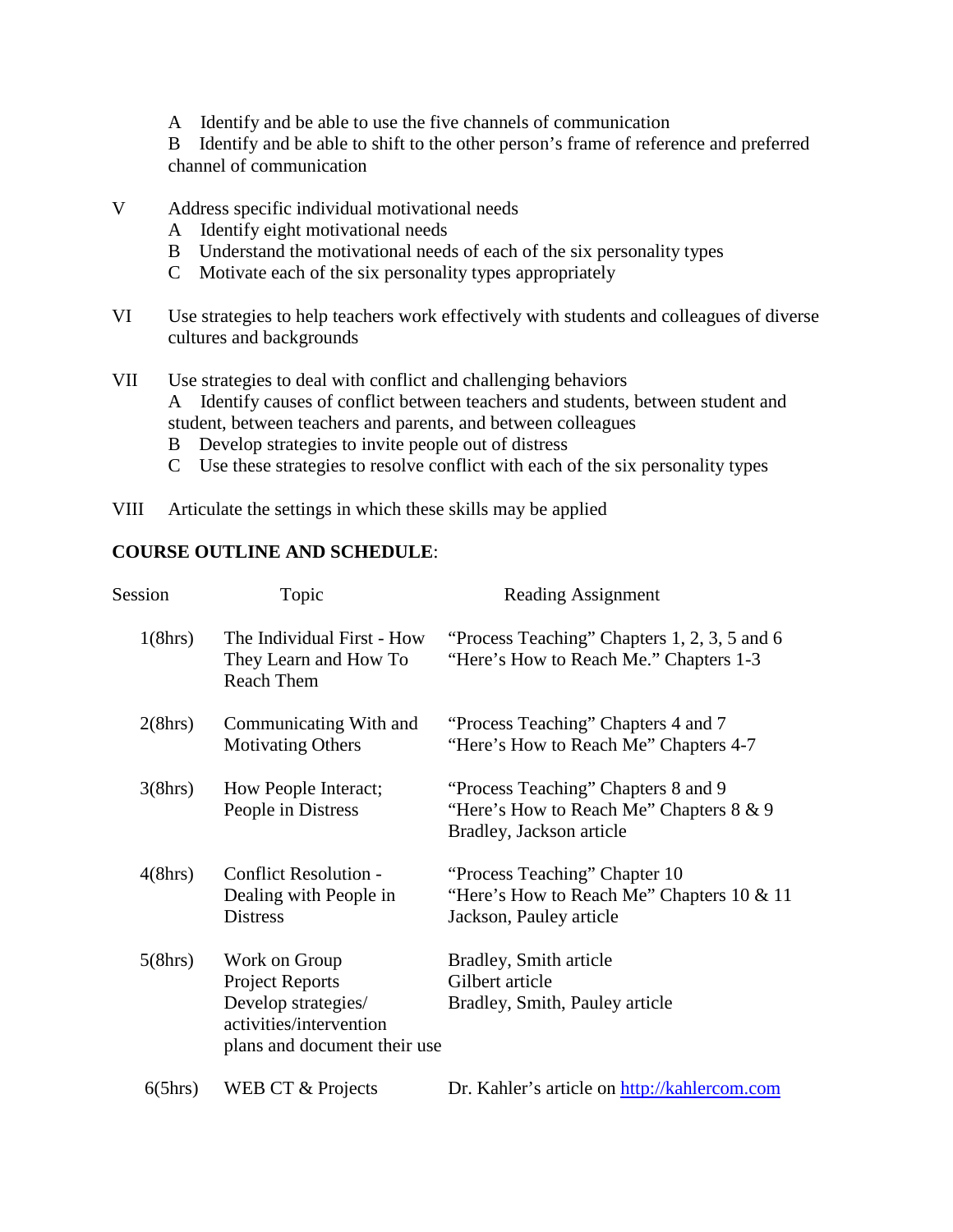## **ASSIGNMENTS**:

Participants will demonstrate their understanding of the use of the concepts of Process Communication by completing the following written assignments and being prepared to discuss them in class:

- 1. Participants will create a suggested list of activities they can do to get their motivational needs met positively.
- 2. Participants will record things they have seen students and others do to get their motivational needs met negatively.
- 3. Participants will write a series of dialogues to use with people with whom they miscommunicate.
- 4. Participants will maintain a journal of their uses of the concepts of PCM with students and colleagues to maintain good communications and to keep them motivated and on task. They will report the strategies used and the results.
- 5. Participants will keep a log of communication and motivation problems which arise in the classroom, and in dealing with parents and colleagues. They will document the solutions they use and the results.
- 6. Participants will write and present a motivational introduction to a lesson or meeting using the six planning questions.
- 7. Given a set of team profiles, participants will analyze the strengths and needs of the team.
- 8. Participants will read and summarize two articles on Process Communication and explain their application to the classroom.
- 9. Participants will complete a student/personal intervention plan.
- 10. Participants will prepare a data base of strategies/activities for dealing effectively with people of different personalities.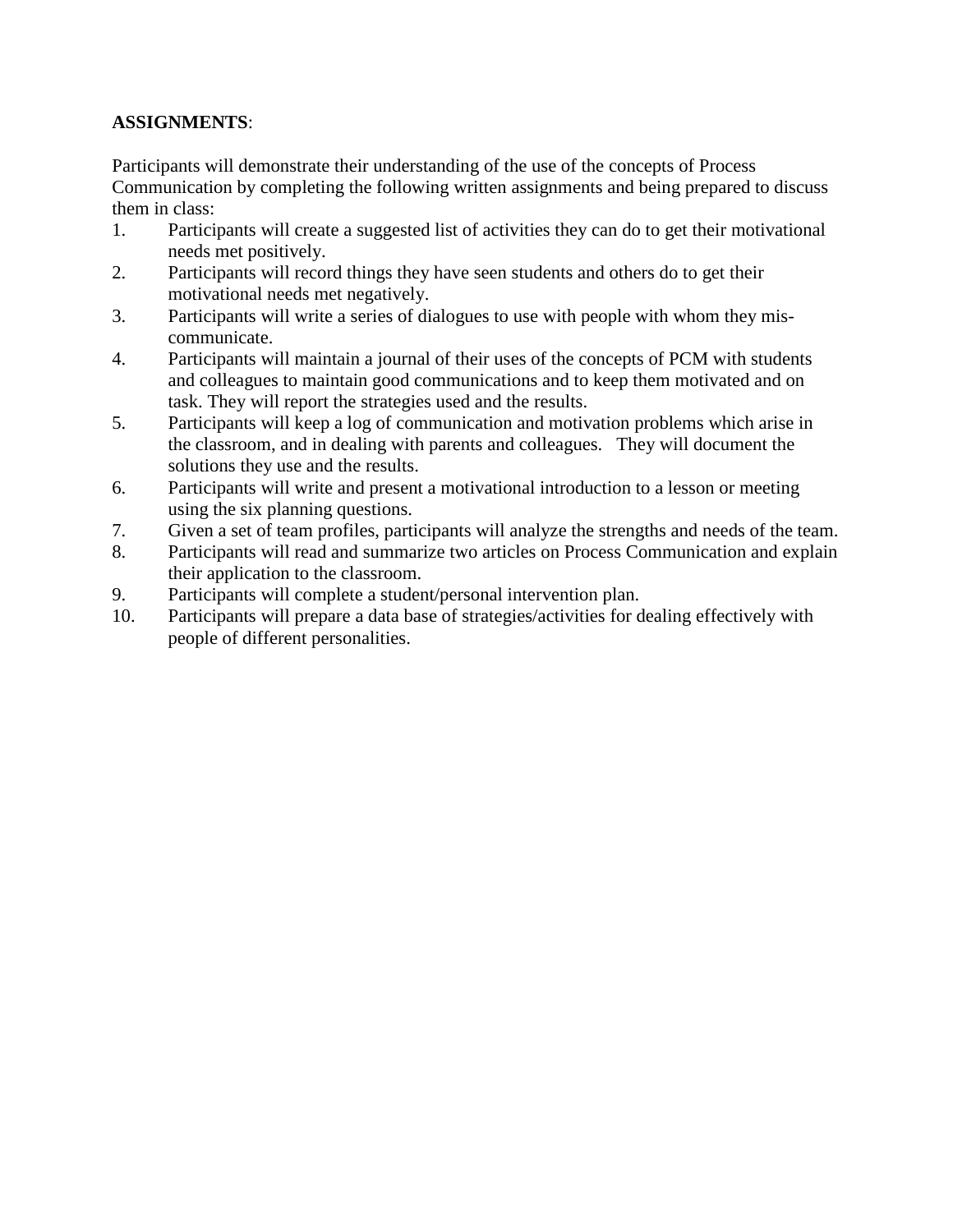## **EVALUATION AND GRADING**:

Participants will be evaluated by the instructors on specific performance based competencies stated for each project. On-going corrective and constructive feedback will be provided by the instructors. Multiple approaches to the task will be encouraged until competencies are demonstrated by achieving a minimal score of two on each task.

The following scoring Rubric will be used to demonstrate competencies for student and participant portfolios. The target for the participants is to obtain a 2 or above on the three-point rubric.

| Content                                                                                                                                                               | Process                                                                                                                                                                                                                                | Communication                                                                |
|-----------------------------------------------------------------------------------------------------------------------------------------------------------------------|----------------------------------------------------------------------------------------------------------------------------------------------------------------------------------------------------------------------------------------|------------------------------------------------------------------------------|
| <b>SCORE 3</b><br>Response contains all key<br>components of stated<br>objectives. Accurately<br>applies new concepts to<br>novel situations.                         | Response indicates all<br>components of using the<br>strategies<br>- Sets a precise goal.<br>- Implements strategies<br>effectively.<br>- Provides detailed analysis<br>of strategies used and the<br>results obtained.                | Written and oral<br>communication is accurate,<br>clear, and concise.        |
| <b>SCORE 2</b><br>Response contains most key<br>components of stated<br>objectives. Some minor<br>inaccuracies may appear in<br>the novel application of<br>concepts. | Response indicates most<br>components of using the<br>strategies<br>- Sets a goal.<br>- Implements some strategies<br>effectively.<br>- Provides some analysis of<br>strategies used and the results<br>obtained.                      | Written and oral<br>communication is mostly<br>accurate, clear and concise.  |
| <b>SCORE 1</b><br>Response contains few key<br>components of stated<br>objectives. Serious<br>inaccuracies occur in the<br>novel application of<br>the concepts.      | Response indicates few<br>components of using the<br>strategies<br>- Does not set goals.<br>- Makes little effort to use<br>the strategies.<br>- Provides little or no analysis<br>of the strategies used and the<br>results obtained. | Written and oral<br>communication is mostly<br>accurate, clear, and concise. |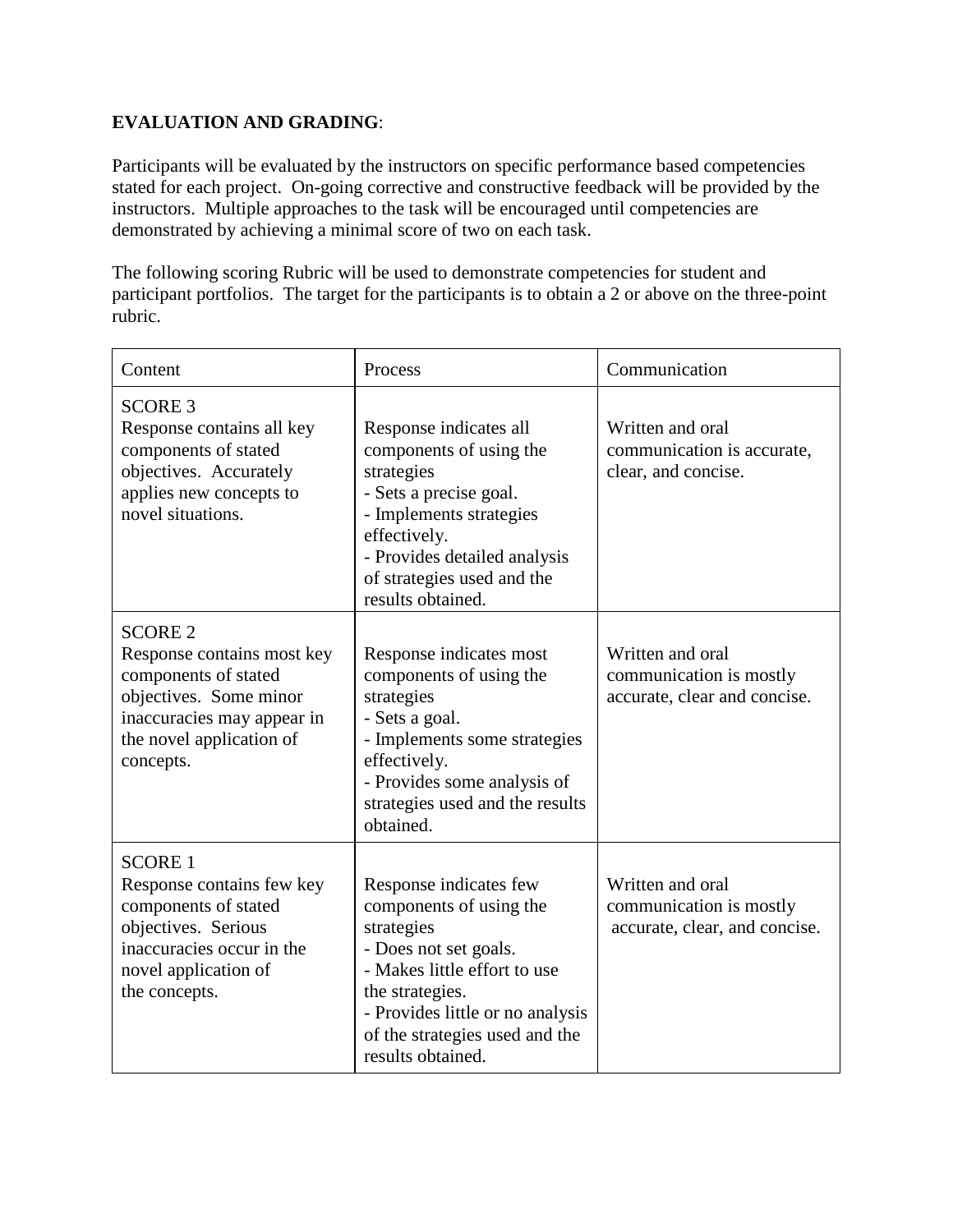## **INSTRUCTIONAL RESOURCES**:

# **TEXTS**

Kahler Process Teaching Model, Kahler, Kahler Communications Inc. 2000. Here's How to Reach Me: Matching Instruction to Personality Types in Your Classroom, Pauley, Bradley, Pauley, Paul H. Brookes Publishing Co. 2001.

# **ARTICLES**

"Funsters and Feelers: Students Thrive with Teaching That Suits Their Natures.", Jackson and Pauley, Momentum, 1999

"The Process Communication Model: An Effective Tool to Motivate All Students". Bradley and Smith, Classroom Leadership Online 3(1) 1-5. ASCD 1999.

"Motivating At Risk Students Using The Process Communication Model". Bradley, Pauley and Smith. May 2000, monograph for Eighth Annual Comprehensive System of Personal Development (CSPD) Conference on Leadership and Change (CEC)

"The Contrasting Personalities of Middle School Students: Reaching Each One". Bradley and Jackson. Manuscript submitted to the Middle School Journal.

"The Process Communication Model: Understanding Ourselves and Others". Gilbert, M. National Association of Secondary School Principals, 1996.

"Why Educators have problems with some students: Understanding frames of preference". Gilbert, M. Journal of Educational Administration, Vol 37, No.3, 1999

Supplemental reading and videos illustrating the concepts.

Post class consultation with the trainers via web CT chat time